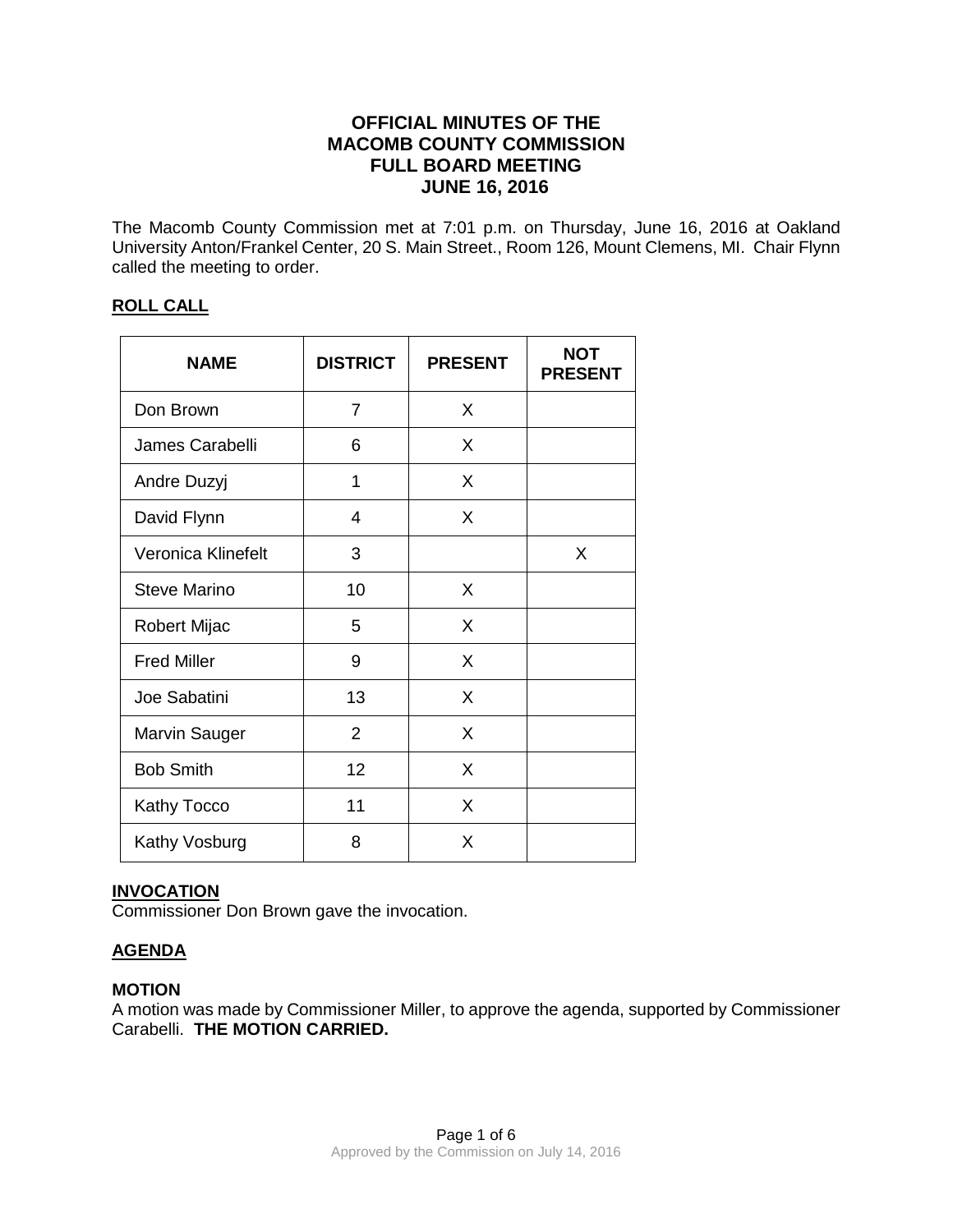### **MINUTES**

### **MOTION**

A motion was made by Commissioner Vosburg, to approve the minutes dated May 11, 2016 and June 9, 2016, supported by Commissioner Marino. **THE MOTION CARRIED.** 

#### **PRESENTATIONS**

- a) Proclamation to Dr. Christine Johns presented by Chair Flynn
- b) Proclamation to Laura Rios presented by Commissioner Duzyj
- c) Proclamation to Wakely Associates presented by Chair Flynn
- d) Proclamation to Wayne Oehmke presented by Chair Flynn

### **PUBLIC PARTICIPATION**

Mike Wrathell, 34190 Tudor Court, Sterling Heights

### **CORRESPONDENCE FROM EXECUTIVE**

None

### **INFRASTRUCTURE/ECONOMIC DEVELOPMENT COMMITTEE MEETING – June 14, 2016** No report.

### **FINANCE COMMITTEE MEETING – June 15, 2016**

The reading of the recommendations from the Finance Committee was waived and a motion was made by Chair Miller, supported by Vice-Chair Brown, to adopt the committee recommendations.

- **R16-127** Approve the award of bid and contractor contract with Dilisio Contracting, Inc. and the cost share agreement with Warren and Sterling Heights in association with the 14 Mile Road Resurfacing Project; further, a copy of this Board of Commissioners' action is directed to be delivered forthwith to the Office of the County Executive.
- **R16-128** Approve the award of bid and contract with Ajax Paving Industries, Inc., for the resurfacing of 19 Mile Road in Clinton Township; further, a copy of this Board of Commissioners' action is directed to be delivered forthwith to the Office of the County Executive.
- **R16-129** Approve the award of bid and contract with STE Construction Services for the 31 Mile Road bridge replacement; further, a copy of this Board of Commissioners' action is directed to be delivered forthwith to the Office of the County Executive.
- **R16-130** Approve the award of bid and contract with Cipparrone Contracting, Inc. for the 2016 Concrete Pavement Repair Program; further, a copy of this Board of Commissioners' action is directed to be delivered forthwith to the Office of the County Executive.
- **R16-131** Approve the award of bid and contract with Florence Cement Company for the resurfacing of Utica Road in the City of Fraser; further, a copy of this Board of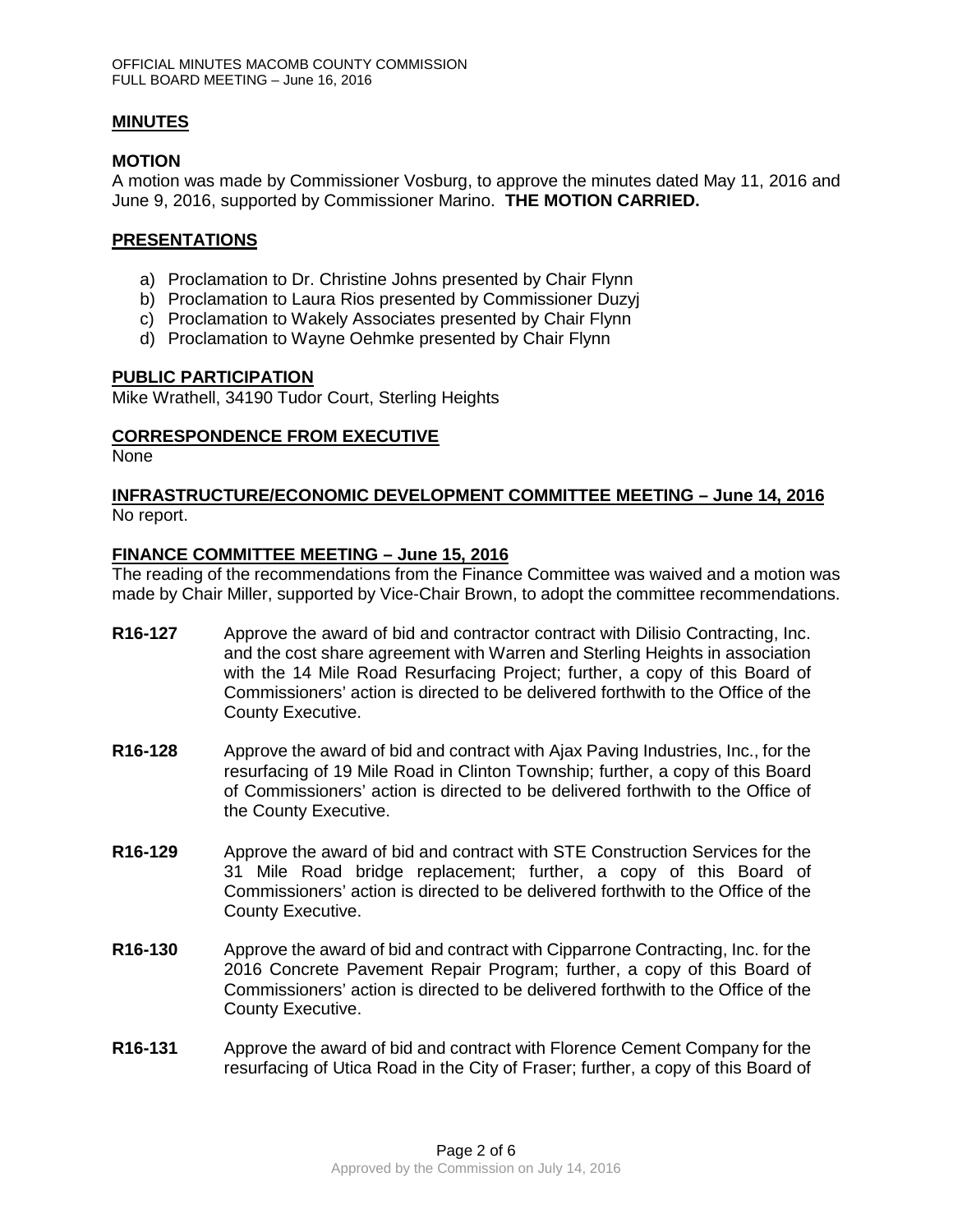Commissioners' action is directed to be delivered forthwith to the Office of the County Executive.

- **R16-132** Approve the cost share agreement between the DOR and the City of Warren for the resurfacing project on 12 Mile Road; further, a copy of this Board of Commissioners' action is directed to be delivered forthwith to the Office of the County Executive.
- **R16-133** Approve the contract with the Road Commission for Oakland County for Dequindre Road reconstruction; further, a copy of this Board of Commissioners' action is directed to be delivered forthwith to the Office of the County Executive.
- **R16-134** Approve the MDOT Contract for the construction of the North River Road Trail in Harrison Township; further, a copy of this Board of Commissioners' action is directed to be delivered forthwith to the Office of the County Executive.

## **THE MOTION CARRIED.**

## **RESOLUTION**

## **MOTION**

A motion was made by Commissioner Marino, to approve the following resolution, supported by Commissioner Smith.

**R16-135** Supporting Michigan House Bill 5376 permitting National Guards to be armed while stationed at armory/military facilities (offered by Carabelli; recommended by Infrastructure/Economic Development Committee on 06-14-16)

## **THE MOTION CARRIED.**

## **PROCLAMATION**

## **MOTION**

A motion was made by Commissioner Miller, to approve the following proclamation, supported by Commissioner Carabelli.

**R16-136** Honoring Dr. Christine Johns on being named one of Crain's Detroit Business's 100 most influential women (offered by Board Chair; include all commissioners; recommended by finance Committee on 06/15/16)

## **THE MOTION CARRIED.**

## **BOARD CHAIR REPORT**

Chair Flynn waived his report.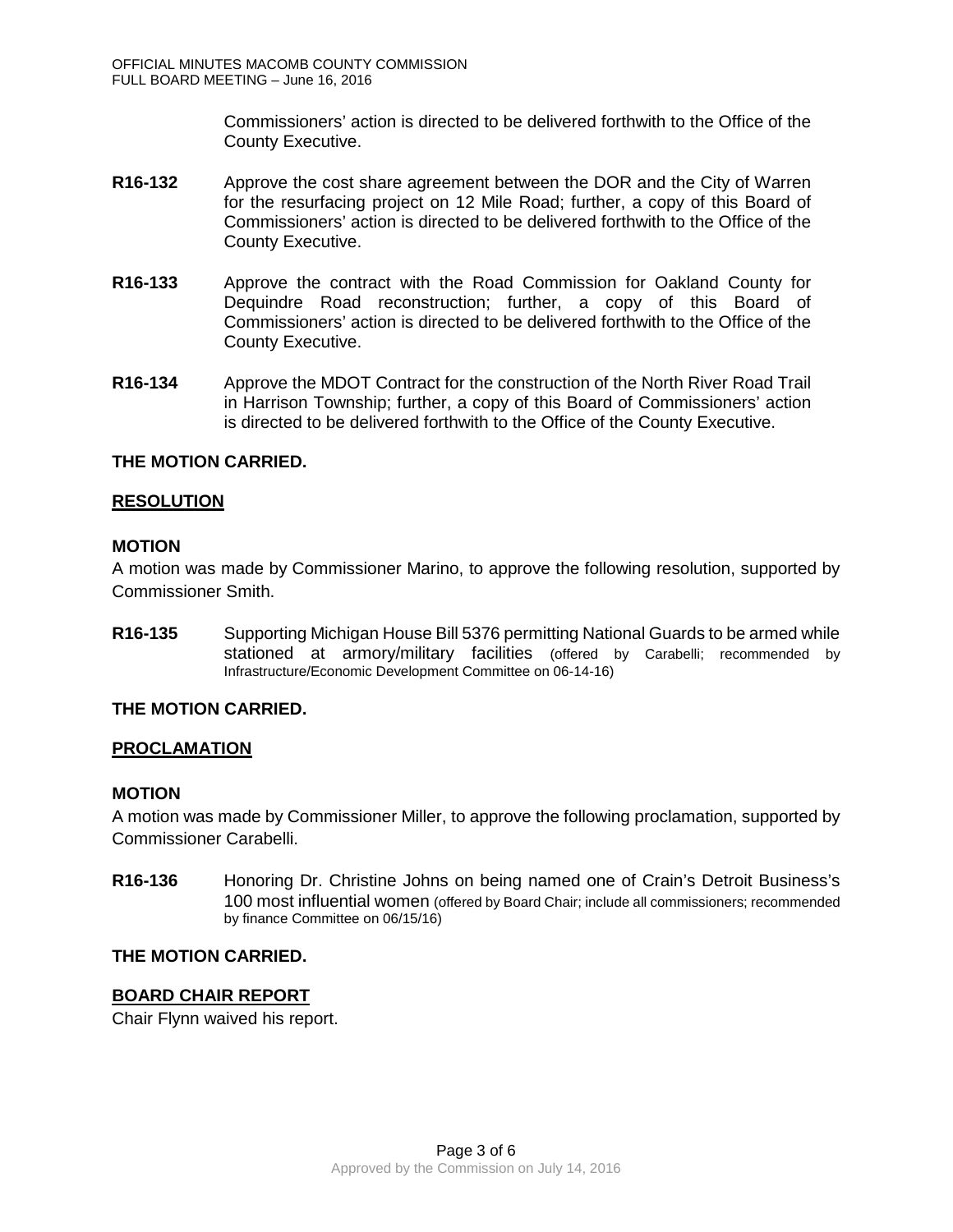#### **MOTION**

**R16-137** A motion was made by Commissioner Duzyj, to receive and file the Board Chair report, supported by Commissioner Tocco. **THE MOTION CARRIED.**

## **APPOINTMENT OF COMMISSIONER KATHY VOSBURG TO THE NEW BALTIMORE LOCAL DEVELOPMENT FINANCING AUTHORITY (LDFA)**

#### **MOTION**

**R16-138** A motion was made by Commissioner Marino, to concur with the Board Chair, to appoint Commissioner Kathy Vosburg to the New Baltimore Local Development Financing Authority (LDFA), Act 281 of 1986, supported by Commissioner Tocco. **THE MOTION CARRIED.**

### **APPROVE REQUEST TO BE EXCUSED**

### **MOTION**

**R16-139** A motion was made by Commissioner Carabelli, to approve request from Commissioner Veronica Klinefelt to be excused from absence for 06/16/16 Full Board Meeting to attend a Michigan Association of Counties' meeting, supported by Commissioner Duzyj. **THE MOTION CARRIED.** 

### **PRESENTATION ON MARTHA T. BERRY 2015 Q4 AND 2016 Q1 QUARTERLY REPORTS**

(Given by Kevin Evans, MTB MCF Interim Administrator)

### **MOTION**

**R16-140** A motion was made by Commissioner Tocco, to receive and file the presentation on Martha T. Berry 2015 Q4 and 2016 Q1 Quarterly reports and 5-year Capital Improvement Plan, supported by Commissioner Sabatini. **THE MOTION CARRIED.**

## **APPROVE MARTHA T. BERRY 5-YEAR CAPITAL IMPROVEMENT PLAN FOR 2016- 2020**

#### **MOTION**

**R16-141** A motion was made by Commissioner Vosburg, to approve MTB 5-year Capital Improvement Plan for 2016-2020, with the friendly amendment that the generator upgrade be pushed to 2019, supported by Commissioner Mijac. **THE MOTION CARRIED.**

#### **MID-YEAR UPDATE ON CAPITAL IMPROVEMENT PLAN**

(Given by Mark Deldin, Deputy Executive, Lynn Arnott, Facilities and Operations Director and Jako Vanblerk, Chief Information Officer)

## **MOTION**

**R16-142** A motion was made by Commissioner Marino, to receive and file the mid-year update on Capital Improvement Plan, supported by Commissioner Sauger. **THE MOTION CARRIED.**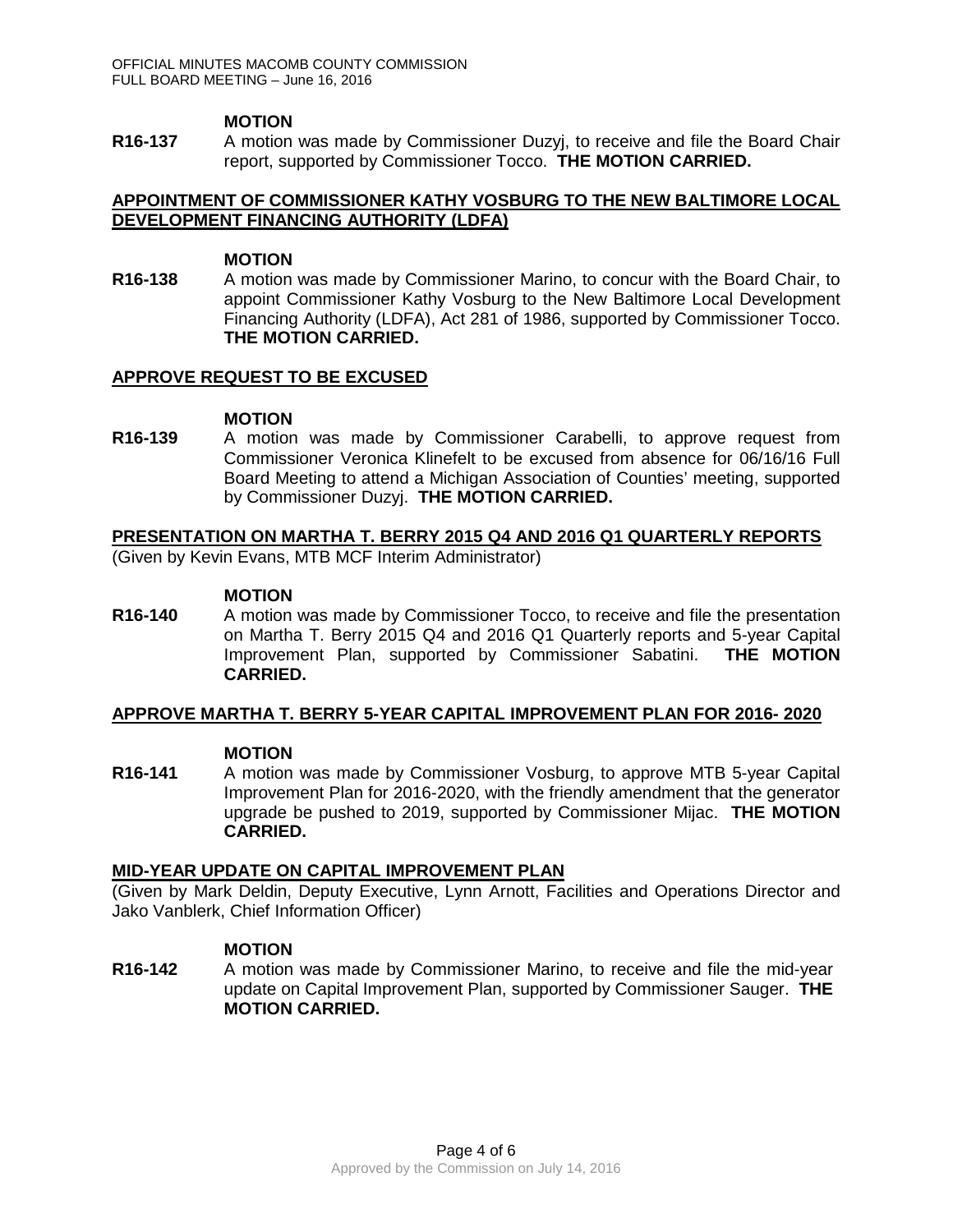### **CORRESPONDENCE:**

#### **MOTION**

**R16-143** A motion was made by Commissioner Mijac, to receive and file the 06/09/16 Letter from City of Sterling Heights RE: Notices of Public Hearing, supported by Commissioner Marino. **THE MOTION CARRIED.**

#### **NEW BUSINESS**

**None** 

## **PUBLIC PARTICIPATION**

Mike Wrathell, 34190 Tudor Court, Sterling Heights

### **ROLL CALL**

| <b>NAME</b>          | <b>DISTRICT</b> | <b>PRESENT</b> | <b>NOT</b><br><b>PRESENT</b> |
|----------------------|-----------------|----------------|------------------------------|
| Don Brown            | $\overline{7}$  | X              |                              |
| James Carabelli      | 6               | X              |                              |
| Andre Duzyj          | 1               | X              |                              |
| David Flynn          | 4               | X              |                              |
| Veronica Klinefelt   | 3               |                | X                            |
| <b>Steve Marino</b>  | 10              | X              |                              |
| Robert Mijac         | 5               | X              |                              |
| <b>Fred Miller</b>   | 9               | X              |                              |
| Joe Sabatini         | 13              | X              |                              |
| <b>Marvin Sauger</b> | $\overline{2}$  | X              |                              |
| <b>Bob Smith</b>     | 12              | X              |                              |
| Kathy Tocco          | 11              | X              |                              |
| Kathy Vosburg        | 8               | X              |                              |